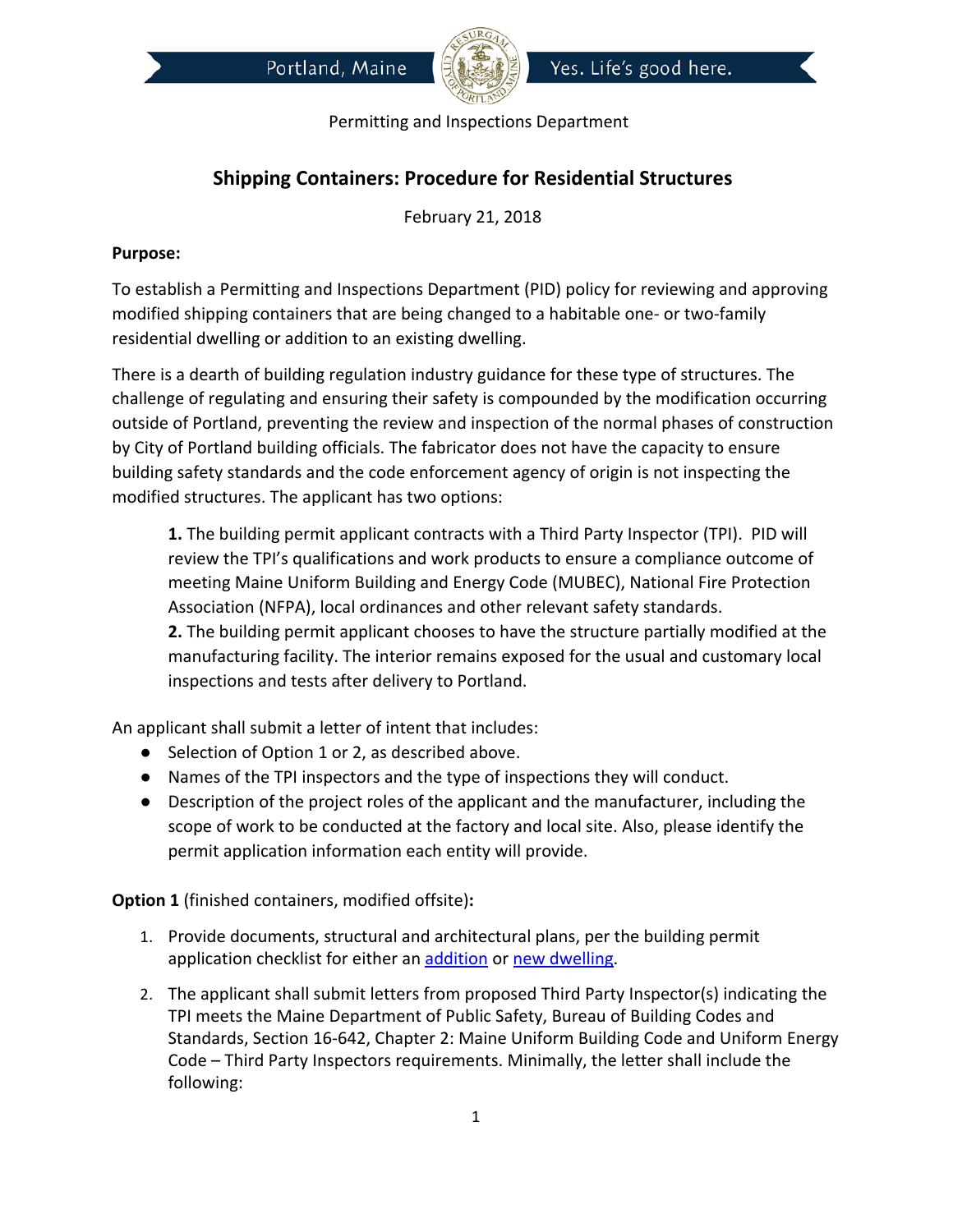

- List of relevant certifications and years of experience (include copies of certificates).
- Three professional references
- Copies of the State of Maine Third Party Inspector certificate (if applicable).
- A statement confirming that the TPI is free from conflicts of interest with the applicant, owner, and others of direct financial interest for the specified project. This does not include the fee-for-service TPI payment.

The TPI must have a minimum of 5 years of experience within each building certification area to be inspected. PID will review the submitted information and determine if the selection criteria are met. PID reserves the right to reject a TPI.

- 3. The manufacturer shall provide a letter and/or documentation of the following:
	- Location of where the structure was modified to its current condition.
	- Certification that the structure, as modified, conforms to all applicable codes and standards, and adopted state laws and local ordinances.
	- Documents and plans that describe the design, assembly, and installation of the manufactured structure, including the quality assurance practices.
	- Manufacturer's certification label will be permanently affixed at the electrical panel, or in a conspicuous location, listing the company name, facility's address, date of issuance, the applicable building code and year, and the State Manufactured Housing Board license number.
	- Manufacturer will provide a 1 year warranty per State statute.
	- Letters from the licensed installers and their associated credentials for plumbing, electrical and HVAC. The installers and inspectors must be different entities and free from conflicts of interest.
- 4. Installation and connection of plumbing, electrical, and heating components performed at the local building site will be done by licensed contractors. Permit applications must be approved by the City of Portland prior to commencement of this work.
- 5. Prior to the delivery and installation of the structure, each certified TPI shall submit documentation in accordance with the Construction File and Inspection Report requirements, as specified in the Maine Department of Public Safety, Bureau of Building Codes and Standards, [Section 16-642, Chapter 2](http://www.maine.gov/dps/bbcs/) : Maine Uniform Building Code and Uniform Energy Code – Third Party Inspectors document. The documentation will be reviewed and approved by PID before installation may commence.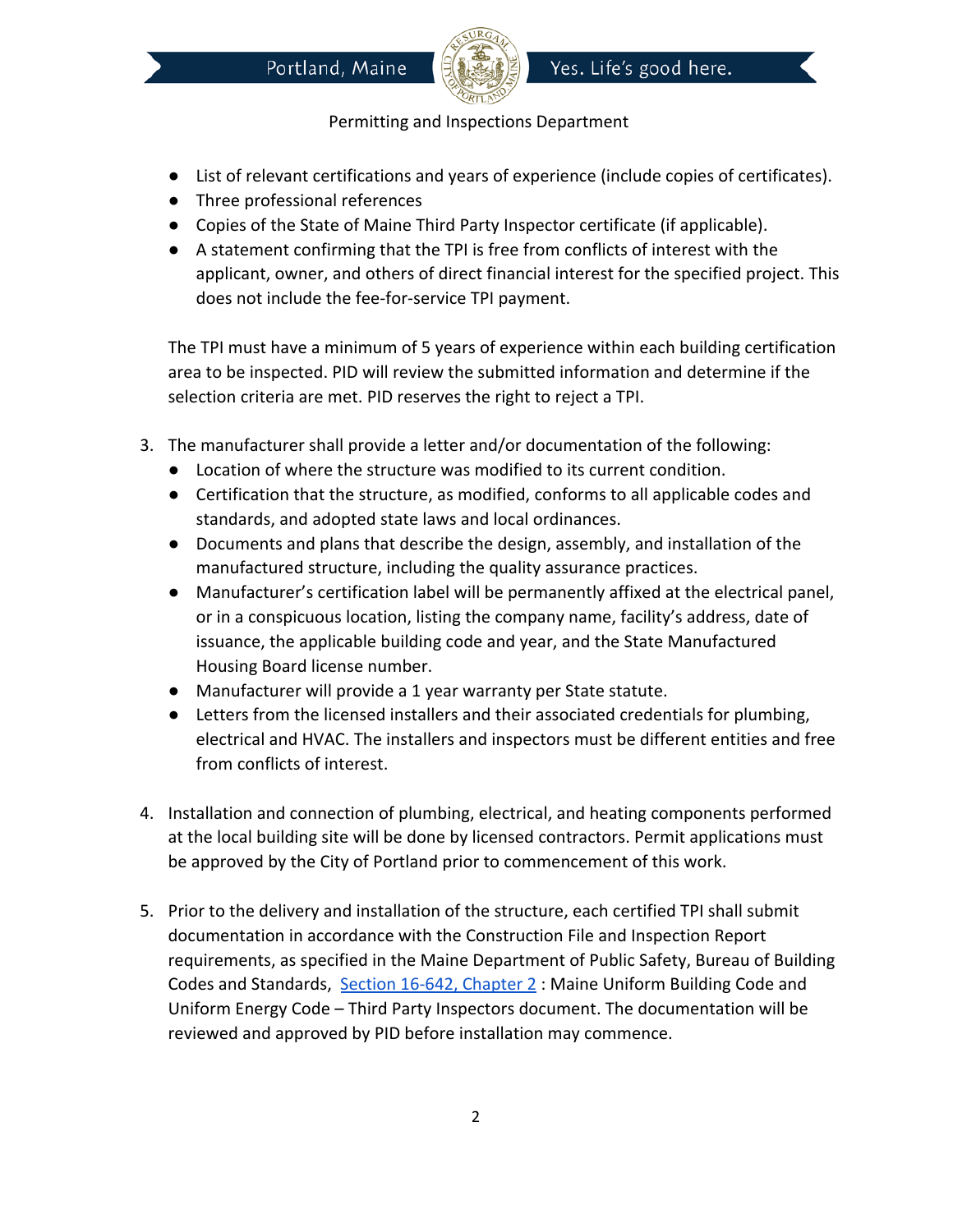



- 6. Prior to a Certificate of Occupancy (CO) inspection, a notarized letter from the Master Electrician TPI must be submitted on business letterhead, signed and include:
	- Certification that the applicable system was installed in compliance with the adopted code year (current is ok) and all discrepancies were corrected.
	- Dimensions of the container structure, local project address, the entity contracting the work, dates and type of inspections.
- 7. A Certificate of Occupancy inspection by PID including:
	- Electrical and plumbing site hookup.
	- All construction performed on site.
- 8. A temporary or conditional certificate of occupancy will not be granted. All requirements must be met for the issuance of a certificate of occupancy.

**Option 2**  (partially modified containers, finished at the local site)**:** 

- 1. Provide documents, structural and architectural plans, per the building permit application checklist for an [addition](http://www.portlandmaine.gov/DocumentCenter/Home/View/3661) or [new dwelling](http://www.portlandmaine.gov/DocumentCenter/Home/View/2810). Since another entity is completing the unfinished product at the local site, it is incumbent upon that entity (or the applicant) to provide documents and plans specific to the finishes and installations.
- 2. TPI documentation and inspections, as described in Option 1, are required for modified elements not visible to Portland inspectors. The TPI shall submit construction files and inspection reports to PID, per Item #5 in Option 1, for review and acceptance, prior to the installation of the container on site.
- 3. Manufacturer letter/documentation as described in Option 1 (Item #3), except for the certification label and 1 year warranty.
- 4. After the required site work inspections are approved, the partially modified container can be located at the property in Portland.
- 5. Licensed electrical, plumbing and HVAC contractors will submit permit applications for their respective installations and assume responsibility.
- 6. All modifications and installations will be inspected for compliance by City of Portland officials. All required corrections will be made prior to covering the work. Additional special inspections and tests may be required by a registered design professional in responsible charge, as approved by the city.